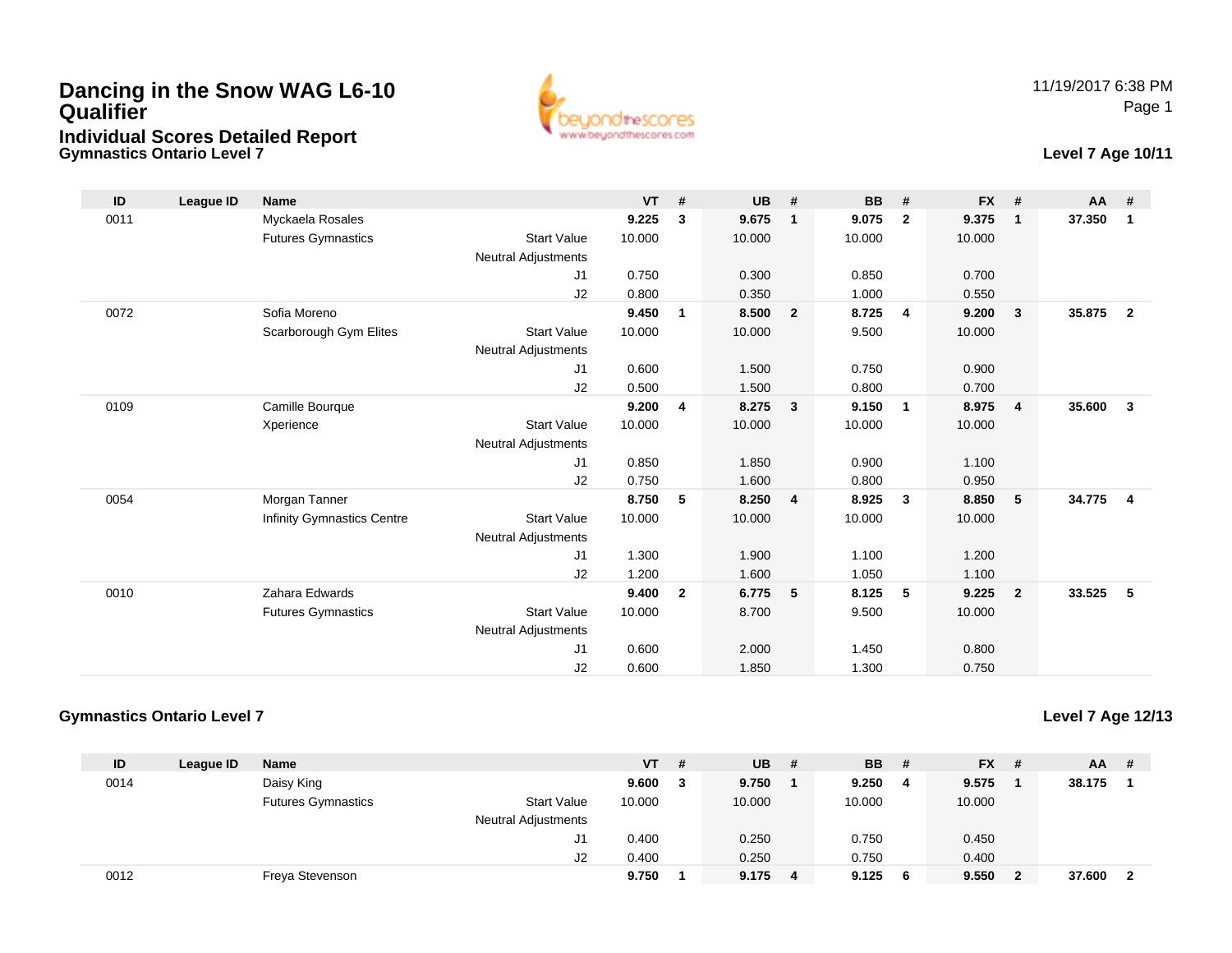| Qualifier | Dancing in the Snow WAG L6-10<br><b>Individual Scores Detailed Report</b> |                                                  | <b>idirescores</b><br>www.beyondthescores.com |                         |          |                |          |                         |           |                | 11/19/2017 6:38 PM | Page 2                  |
|-----------|---------------------------------------------------------------------------|--------------------------------------------------|-----------------------------------------------|-------------------------|----------|----------------|----------|-------------------------|-----------|----------------|--------------------|-------------------------|
|           | <b>Futures Gymnastics</b>                                                 | <b>Start Value</b><br><b>Neutral Adjustments</b> | 10.000                                        |                         | 10.000   |                | 10.000   |                         | 10.000    |                |                    |                         |
|           |                                                                           | J1                                               | 0.250                                         |                         | 0.800    |                | 0.850    |                         | 0.500     |                |                    |                         |
|           |                                                                           | J2                                               | 0.250                                         |                         | 0.850    |                | 0.900    |                         | 0.400     |                |                    |                         |
| 0013      | Zoe Ruff                                                                  |                                                  | 9.525                                         | $\overline{4}$          | 9.075    | $\overline{7}$ | 9.350    | $\overline{\mathbf{2}}$ | 9.300     | 4              | 37.250             | $\mathbf{3}$            |
|           | <b>Futures Gymnastics</b>                                                 | <b>Start Value</b>                               | 10.000                                        |                         | 10.000   |                | 10.000   |                         | 10.000    |                |                    |                         |
|           |                                                                           | <b>Neutral Adjustments</b>                       |                                               |                         |          |                |          |                         |           |                |                    |                         |
|           |                                                                           | J1                                               | 0.400                                         |                         | 0.950    |                | 0.650    |                         | 0.650     |                |                    |                         |
|           |                                                                           | J2                                               | 0.550                                         |                         | 0.900    |                | 0.650    |                         | 0.750     |                |                    |                         |
| 0041      | Charlotte Raymond                                                         |                                                  | 9.450                                         | $\overline{7}$          | 9.050    | 8              | 9.275    | $\overline{\mathbf{3}}$ | 9.400     | $\mathbf{3}$   | 37.175             | $\overline{\mathbf{4}}$ |
|           | <b>Global Gymnastics</b>                                                  | <b>Start Value</b>                               | 10.000                                        |                         | 10.000   |                | 10.000   |                         | 10.000    |                |                    |                         |
|           |                                                                           | <b>Neutral Adjustments</b>                       |                                               |                         |          |                |          |                         |           |                |                    |                         |
|           |                                                                           | J1                                               | 0.600                                         |                         | 0.900    |                | 0.750    |                         | 0.650     |                |                    |                         |
|           |                                                                           | J2                                               | 0.500                                         |                         | 1.000    |                | 0.700    |                         | 0.550     |                |                    |                         |
| 0080      | Maya Joaquin                                                              |                                                  | 9.375                                         | 8                       | 9.300    | $\mathbf{3}$   | 9.200    | - 5                     | 9.175     | 8              | 37.050             | $\sqrt{5}$              |
|           | Scarborough Gym Elites                                                    | <b>Start Value</b>                               | 10.000                                        |                         | 10.000   |                | 10.000   |                         | 10.000    |                |                    |                         |
|           |                                                                           | <b>Neutral Adjustments</b>                       |                                               |                         |          |                |          |                         |           |                |                    |                         |
|           |                                                                           | J1                                               | 0.650                                         |                         | 0.750    |                | 0.750    |                         | 0.850     |                |                    |                         |
|           |                                                                           | J2                                               | 0.600                                         |                         | 0.650    |                | 0.850    |                         | 0.800     |                |                    |                         |
| 0064      | Kali Elliott                                                              |                                                  | 9.500                                         | - 5                     | 9.125    | 5              | 9.275    | $\overline{\mathbf{3}}$ | 9.125     | 9              | 37.025             | 6                       |
|           | Niagara Acro Cats                                                         | <b>Start Value</b>                               | 10.000                                        |                         | 10.000   |                | 10.000   |                         | 10.000    |                |                    |                         |
|           |                                                                           | <b>Neutral Adjustments</b>                       |                                               |                         |          |                |          |                         |           |                |                    |                         |
|           |                                                                           | J1                                               | 0.500                                         |                         | 0.950    |                | 0.750    |                         | 0.750     |                |                    |                         |
|           |                                                                           | J2                                               | 0.500                                         |                         | 0.800    |                | 0.700    |                         | 1.000     |                |                    |                         |
| 0094      | <b>Lindsey Gill</b>                                                       |                                                  | 9.675                                         | $\overline{\mathbf{2}}$ | 8.975    | 9              | 8.950    | $\overline{7}$          | 9.275     | 5              | 36.875             | $\overline{7}$          |
|           | <b>Tristar Gymnastics Club</b>                                            | <b>Start Value</b>                               | 10.000                                        |                         | 10.000   |                | 10.000   |                         | 10.000    |                |                    |                         |
|           |                                                                           | <b>Neutral Adjustments</b>                       |                                               |                         |          |                |          |                         |           |                |                    |                         |
|           |                                                                           | J1                                               | 0.350                                         |                         | 0.950    |                | 0.950    |                         | 0.800     |                |                    |                         |
|           |                                                                           | $\sf J2$                                         | 0.300                                         |                         | 1.100    |                | 1.150    |                         | 0.650     |                |                    |                         |
| 0043      | Sophie Kerr                                                               |                                                  | 9.475                                         | - 6                     | 9.100    | 6              | 8.800    | 8                       | 9.200     | $\overline{7}$ | 36.575             | $\overline{\mathbf{8}}$ |
|           | <b>Global Gymnastics</b>                                                  | <b>Start Value</b>                               | 10.000                                        |                         | 10.000   |                | 10.000   |                         | 10.000    |                |                    |                         |
|           |                                                                           | <b>Neutral Adjustments</b>                       |                                               |                         |          |                |          |                         |           |                |                    |                         |
|           |                                                                           | J1                                               | 0.600                                         |                         | 0.900    |                | 1.150    |                         | 0.900     |                |                    |                         |
|           |                                                                           | J2                                               | 0.450                                         |                         | 0.900    |                | 1.250    |                         | 0.700     |                |                    |                         |
| 0093      | Victoria Altomare                                                         |                                                  | 9.350                                         | $_{9}$                  | 7.650 13 |                | 9.650    | $\blacksquare$          | $9.275$ 5 |                | 35.925             | $\overline{\mathbf{9}}$ |
|           | <b>Tristar Gymnastics Club</b>                                            | <b>Start Value</b>                               | 10.000                                        |                         | 8.700    |                | 10.000   |                         | 10.000    |                |                    |                         |
|           |                                                                           | <b>Neutral Adjustments</b>                       |                                               |                         |          |                |          |                         |           |                |                    |                         |
|           |                                                                           | J1                                               | 0.700                                         |                         | 0.900    |                | 0.350    |                         | 0.850     |                |                    |                         |
|           |                                                                           | $\sf J2$                                         | 0.600                                         |                         | 1.200    |                | 0.350    |                         | 0.600     |                |                    |                         |
| 0074      | <b>Grace Williams</b>                                                     |                                                  | 9.300 10                                      |                         | 9.325 2  |                | 8.075 10 |                         | 9.075 10  |                | 35.775 10          |                         |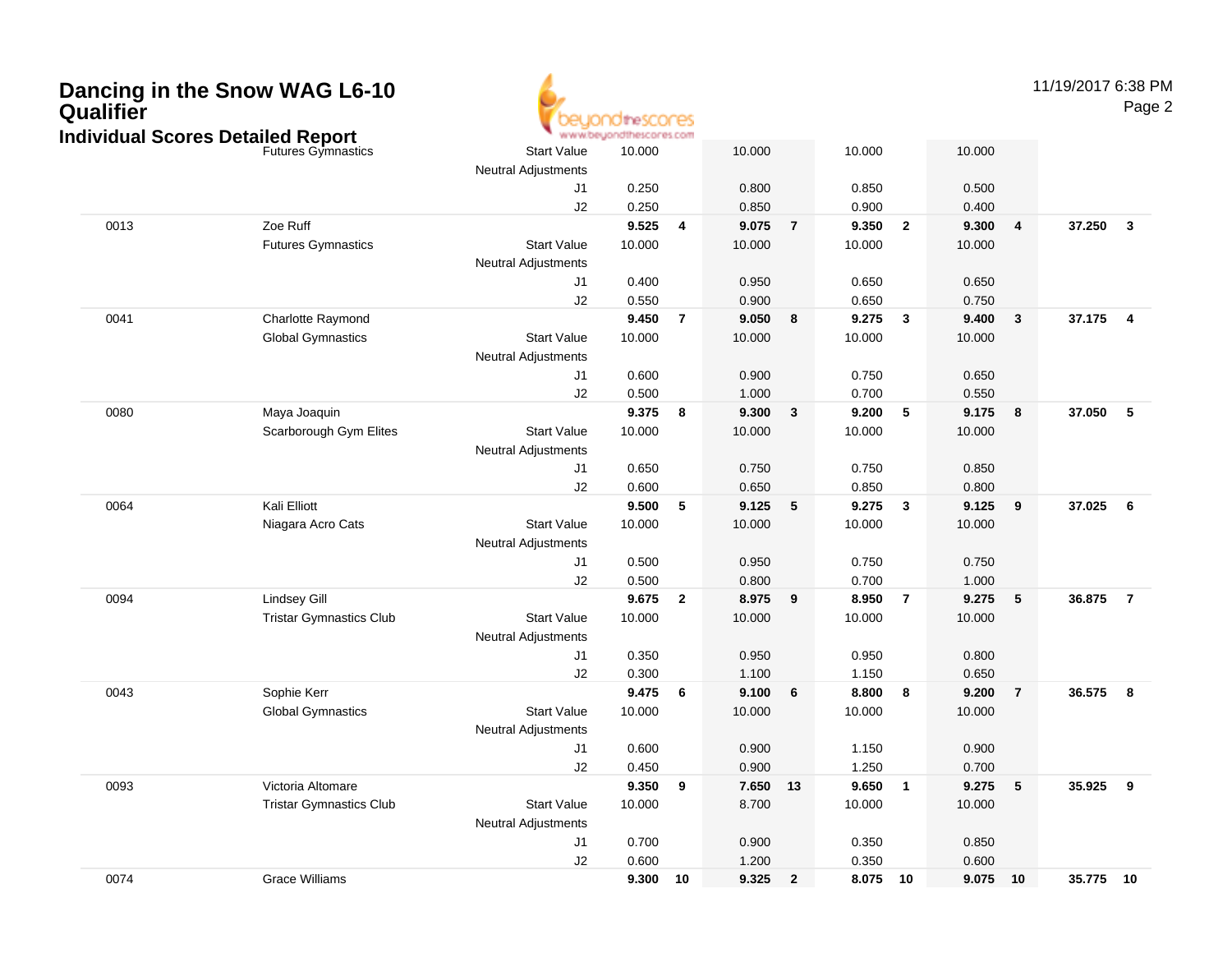## **Dancing in the Snow WAG L6-10Qualifier**



11/19/2017 6:38 PMPage 3

| Individual Scores Detailed Report |                            | ъ.<br>www.beyondthescores.com |        |    |        |    |        |    |        |    |           |  |
|-----------------------------------|----------------------------|-------------------------------|--------|----|--------|----|--------|----|--------|----|-----------|--|
|                                   | Scarborough Gym Elites     | <b>Start Value</b>            | 10.000 |    | 10.000 |    | 10.000 |    | 10.000 |    |           |  |
|                                   |                            | <b>Neutral Adjustments</b>    |        |    |        |    |        |    |        |    |           |  |
|                                   |                            | J1                            | 0.650  |    | 0.600  |    | 2.000  |    | 0.950  |    |           |  |
|                                   |                            | J2                            | 0.750  |    | 0.750  |    | 1.850  |    | 0.900  |    |           |  |
| 0111                              | Heyleigh Degeer            |                               | 8.900  | 13 | 8.775  | 11 | 8.800  | 8  | 9.025  | 12 | 35.500 11 |  |
|                                   | Xperience                  | <b>Start Value</b>            | 10.000 |    | 10.000 |    | 10.000 |    | 10.000 |    |           |  |
|                                   |                            | <b>Neutral Adjustments</b>    |        |    |        |    |        |    |        |    |           |  |
|                                   |                            | J1                            | 1.100  |    | 1.250  |    | 1.100  |    | 1.050  |    |           |  |
|                                   |                            | J2                            | 1.100  |    | 1.200  |    | 1.300  |    | 0.900  |    |           |  |
| 0055                              | Katelyn Murray             |                               | 9.050  | 12 | 8.725  | 12 | 8.525  | 9  | 9.050  | 11 | 35.350 12 |  |
|                                   | Infinity Gymnastics Centre | <b>Start Value</b>            | 10.000 |    | 10.000 |    | 10.000 |    | 10.000 |    |           |  |
|                                   |                            | <b>Neutral Adjustments</b>    |        |    |        |    |        |    |        |    |           |  |
|                                   |                            | J1                            | 1.000  |    | 1.250  |    | 1.600  |    | 1.050  |    |           |  |
|                                   |                            | J2                            | 0.900  |    | 1.300  |    | 1.350  |    | 0.850  |    |           |  |
| 0073                              | Shannon Reid               |                               | 9.175  | 11 | 8.850  | 10 | 7.775  | 11 | 9.250  | 6  | 35.050 13 |  |
|                                   | Scarborough Gym Elites     | <b>Start Value</b>            | 10.000 |    | 10.000 |    | 9.500  |    | 10.000 |    |           |  |
|                                   |                            | <b>Neutral Adjustments</b>    |        |    |        |    |        |    |        |    |           |  |
|                                   |                            | J1                            | 0.900  |    | 1.100  |    | 1.650  |    | 0.800  |    |           |  |
|                                   |                            | J <sub>2</sub>                | 0.750  |    | 1.200  |    | 1.800  |    | 0.700  |    |           |  |

#### **Gymnastics Ontario Level 7**

**ID League ID Name VT # UB # BB # FX # AA #** 0063 Alika Elliott **9.475 <sup>4</sup> 9.175 <sup>2</sup> 9.400 <sup>1</sup> 9.475 <sup>1</sup> 37.525 <sup>1</sup>** Niagara Acro Cats Start Valuee 10.000 10.000 10.000 10.000 Neutral Adjustments J1 0.500 0.750 0.600 0.550 J2 0.550 0.900 0.600 0.500 0044 Mya Graham **9.700 <sup>1</sup> 9.400 <sup>1</sup> 8.525 <sup>7</sup> 9.275 <sup>2</sup> 36.900 <sup>2</sup>** Global Gymnastics Start Valuee 10.000 10.000 9.500 10.000 Neutral Adjustments J1 0.300 0.600 1.000 0.750 J2 0.300 0.600 0.950 0.700 0045 Danielle Baio **9.300 <sup>6</sup> 8.625 <sup>3</sup> 8.650 <sup>6</sup> 9.175 <sup>3</sup> 35.750 <sup>3</sup>** Global Gymnastics Start Valuee 10.000 10.000 9.500 10.000 Neutral Adjustments J1 0.600 1.300 0.850 0.900 J2 0.800 1.450 0.850 0.750 0075Jayden Gowe **9.425 <sup>5</sup> 8.150 <sup>6</sup> 9.025 <sup>2</sup> 9.100 <sup>4</sup> 35.700 <sup>4</sup>**

## **Level 7 Age 14+**